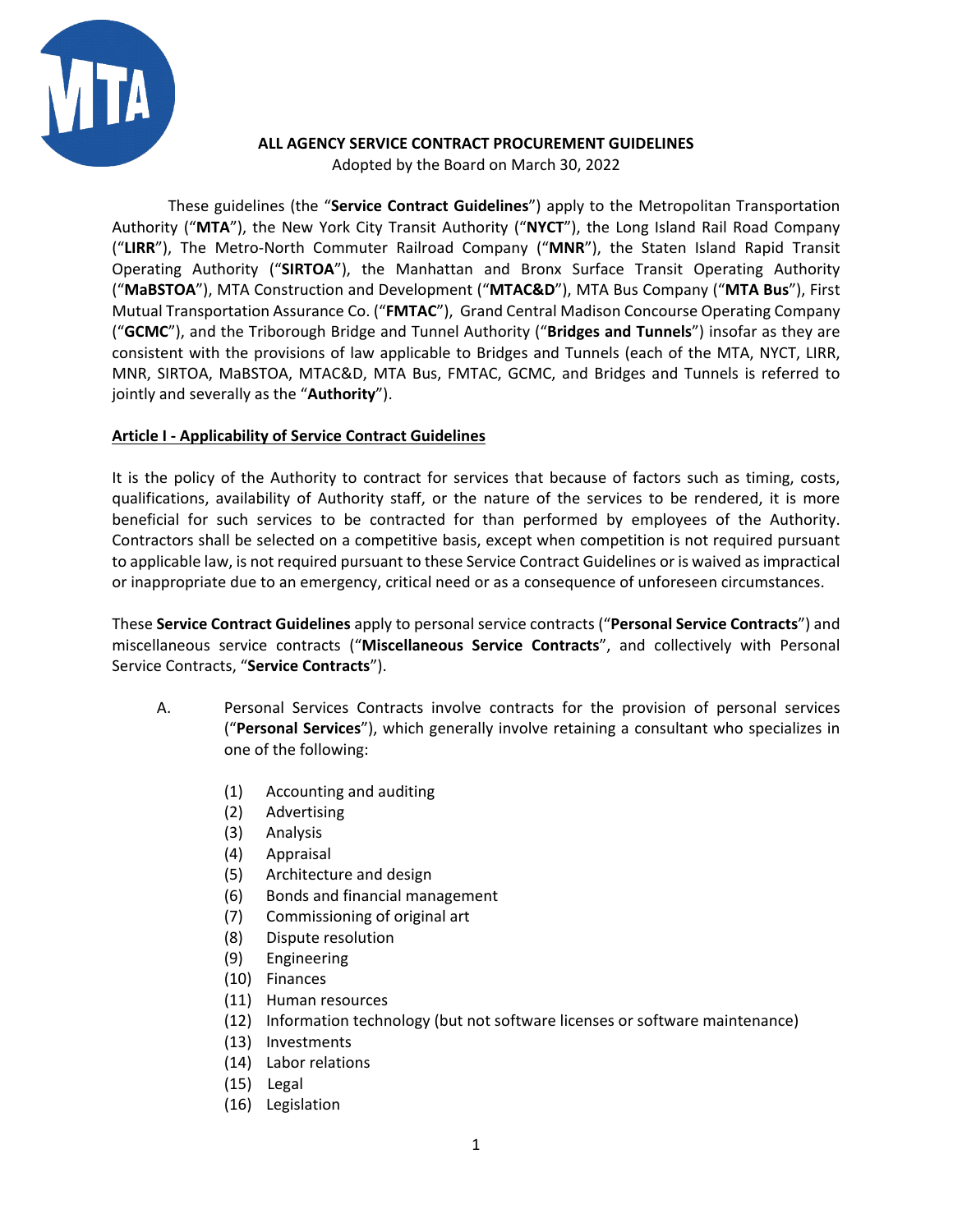- (17) Management
- (18) Marketing
- (19) Office services requiring specialized skills
- (20) Other consulting, professional or technical services
- (21) Planning
- (22) Printing where editorial services predominate
- (23) Public affairs and corporate relations
- (24) Real estate
- (25) Records management, including electronic data storage, retrieval and discovery
- (26) Research
- (27) Risk management and related services
- (28) Security, including cybersecurity
- (29) Statistics
- (20) Surveying
- (31) Training
- B. A Miscellaneous Service Contract is any contract for services which is not:
	- (1) a Personal Service Contract; or
	- (2) a General Contract (capitalized terms not defined in these Service Contract Guidelines shall have the meaning ascribed thereto in the All Agency General Contract Procurement Guidelines (the "**General Contract Guidelines**" and collectively with these Service Contract Guidelines, the "**Guidelines**").

Examples of miscellaneous services ("**Miscellaneous Services**") include, but are not limited to, human services (such as homeless services), guard service, custodial service and maintenance work performed by laborers, workers or mechanics that does not result in a substantial improvement to a building or other fixed asset.

C. In the event a proposed contract contains elements of more than one type of contract under these Service Contract Guidelines or the General Contract Guidelines, the elements which predominate shall determine the type of contract for purposes of the Guidelines.

## **Article II - Delegation of Authority**

The Chairman, the Managing Director, the President, or chief procurement officer ("**CPO**") of the relevant Authority thereof, and any further delegations that the Chairman or relevant Authority President may make for those specifically delegated purposes only (each defined for purposes of these Service Contract Guidelines as an "**Authorized Officer**") are hereby empowered with respect to Service Contracts to be entered into by the relevant Authority acting on its own behalf or as agent for the MTA, as follows:

- A. to implement these Service Contract Guidelines;
- B. to establish procedures for the award of Service Contracts (including contracts for a small business concern ("**SBC**"), a certified minority or women-owned business enterprise ("**MWBE**") or a certified service disabled veteran owned business ("**SDVOB**")) estimated to involve the expenditure of \$1 million or less, which procedures shall be competitive to the extent deemed practicable by the Authorized Officer;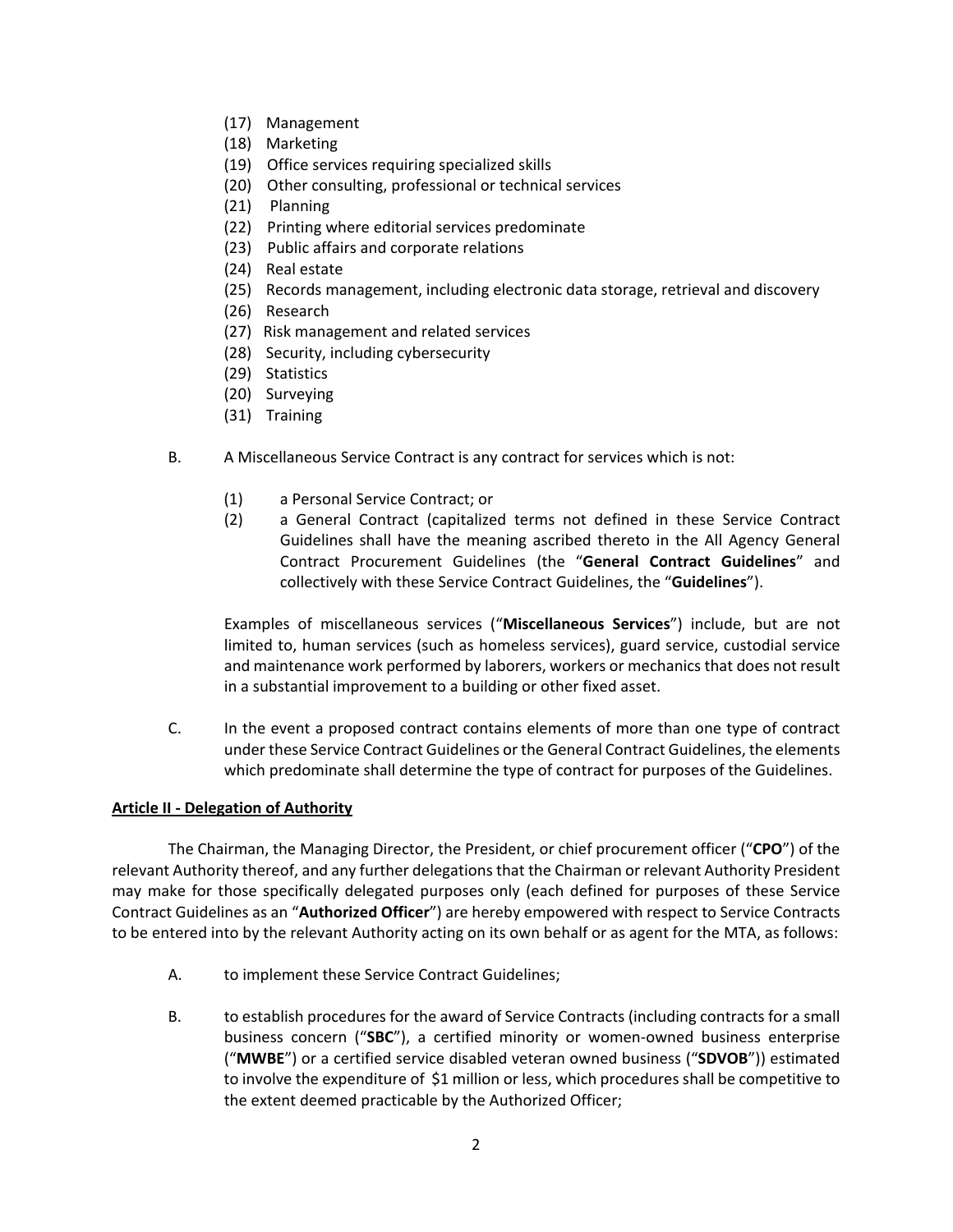- C. to establish procedures for the award of Service Contracts regardless of the estimated expenditure, which procedures shall provide for Board approval of the award if the Services Contract provides for the estimated expenditure in excess of \$1 million, if not awarded pursuant to competitive sealed bidding. A majority of the members of the Board in attendance at a meeting at which a quorum is present shall be required to approve the resolution authorizing such award;
- D. to do the following for the award of Service Contracts estimated to involve the expenditure in excess of \$1 million:
	- (1) to determine the criteria for the evaluation of bids/proposals;
	- (2) to determine whether a Services Contract required to be advertised in the New York State Contract Reporter ("**NYSCR**") is exempt from such requirement due to the need to award such contract on an emergency or other critical basis;
	- (3) to advertise for, solicit and open bids/proposals;
	- (4) to record the name of each bidder/proposer and the amounts of the bid/proposal;
	- (5) to determine the lowest responsive and responsible bidder, including, in the event two or more responsible bidders submit identical bids which are the lowest bids, to award the Service Contract to any of such bidders or obtain new bids from such bidders;
	- (6) to reject all bids/proposers when it is determined to be in the public interest to do so; and
	- (7) to award the Service Contract; and
- E. to determine whether a bidder/proposer is responsible pursuant to the All-Agency Responsibility Guidelines.

## **Article III - Selection of Personal and Miscellaneous Service Contractors**

A. Requirements for Selection of Personal Service Contractors by RFP

The following are the requirements to be followed for selection of contractors for Personal Services, except for:

- (1) Service Contracts for architectural, engineering, and survey services, which are subject to Article III.B.;
- (2) Service Contracts in the amount of \$1 million or less, which may be entered into pursuant to the provisions of Article II.B.( or pursuant to procedures established by an Authorized Officer which shall be competitive to the extent deemed practicable by the Authorized Officer; and
- (3) Service Contracts for which a competitive selection process is inappropriate pursuant to the provisions of Article III.C.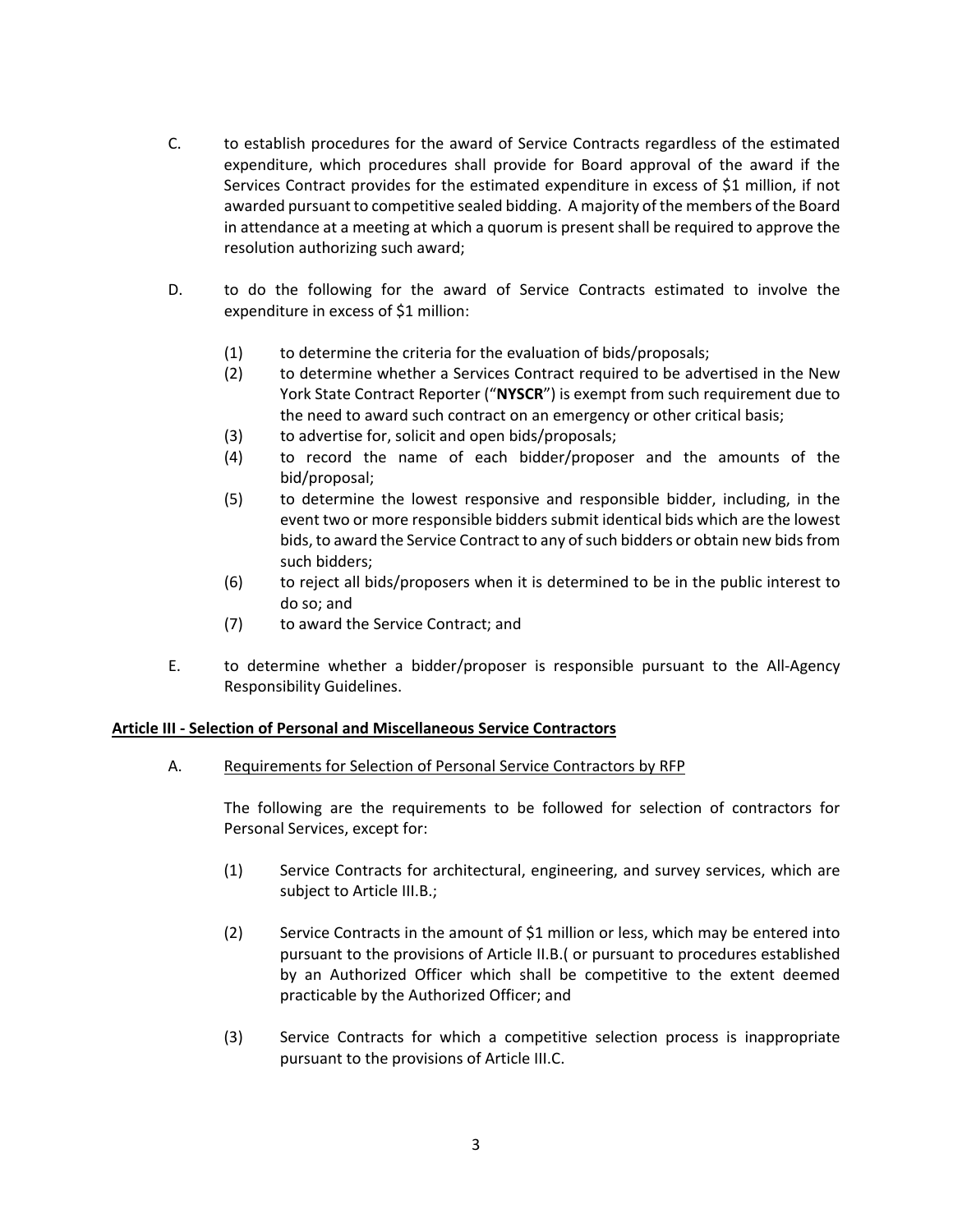(a) The Division/Department of the Authority requiring the services shall prepare a written statement containing a description of the services, the reasons why they are required, and the required or estimated schedule or duration of the services.

(b) A request for proposals ("**RFP**") to perform the required services shall be sent by mail or electronically to three or more firms to invite competition, including any certified disadvantaged business enterprise ("**DBE**"), MWBE or SDVOB selected to receive the RFP pursuant to applicable Authority or New York State DBE, MWBE or SDVOB programs, unless there are only two qualified firms or unless competition is waived as hereinafter provided. The RFP or notice thereof shall also be provided by mail or electronically to professional and other organizations, if any, that represent or regularly notify MWBEs and SDVOBs of the type of procurement opportunity that is the subject of the RFP notice.

(c) The RFP shall describe the services to be performed, any completion dates or time requirements, DBE/WBE/MBE/SDVOB requirements, if applicable, and the criteria to be utilized by the Authority in evaluating proposals and shall contain a requirement for technical and cost proposals and the date, time and place when proposals must be received.

(d) The Authority may select one or more proposers with which to negotiate after evaluation of the proposals received. The award shall be made to the proposer or proposers whose proposals will be the most advantageous to the Authority after considering price, qualifications and other relevant factors identified as evaluation criteria in the RFP.

## B. Architectural, Engineering and Survey Services

- (1) In the procurement of architectural, engineering and surveying services, the Authority shall determine whether to comply with the RFP procedures set forth in Article III.A. or the "Brooks" method set forth in this Article III.B., provided that, if federal funds will be utilized for such contract, the decision shall take into account applicable federal requirements.
- (2) The Authority shall encourage architectural, engineering and surveying firms to submit an annual statement of qualifications and performance data. For each proposed project identified in accordance with Article III.A(1), the Authority shall evaluate current statements of qualifications and performance data on file with the Authority. If desired and to the extent appropriate if federal assistance is involved, the Authority may conduct discussions with professional firms regarding anticipated design concepts and proposed methods of approach to the proposed project.
- (3) The Authority shall then evaluate whether a modification to the RFP documents is appropriate, and shall then solicit the RFP in compliance with the provisions of subparagraphs (b) and (c) of Article III.A(3).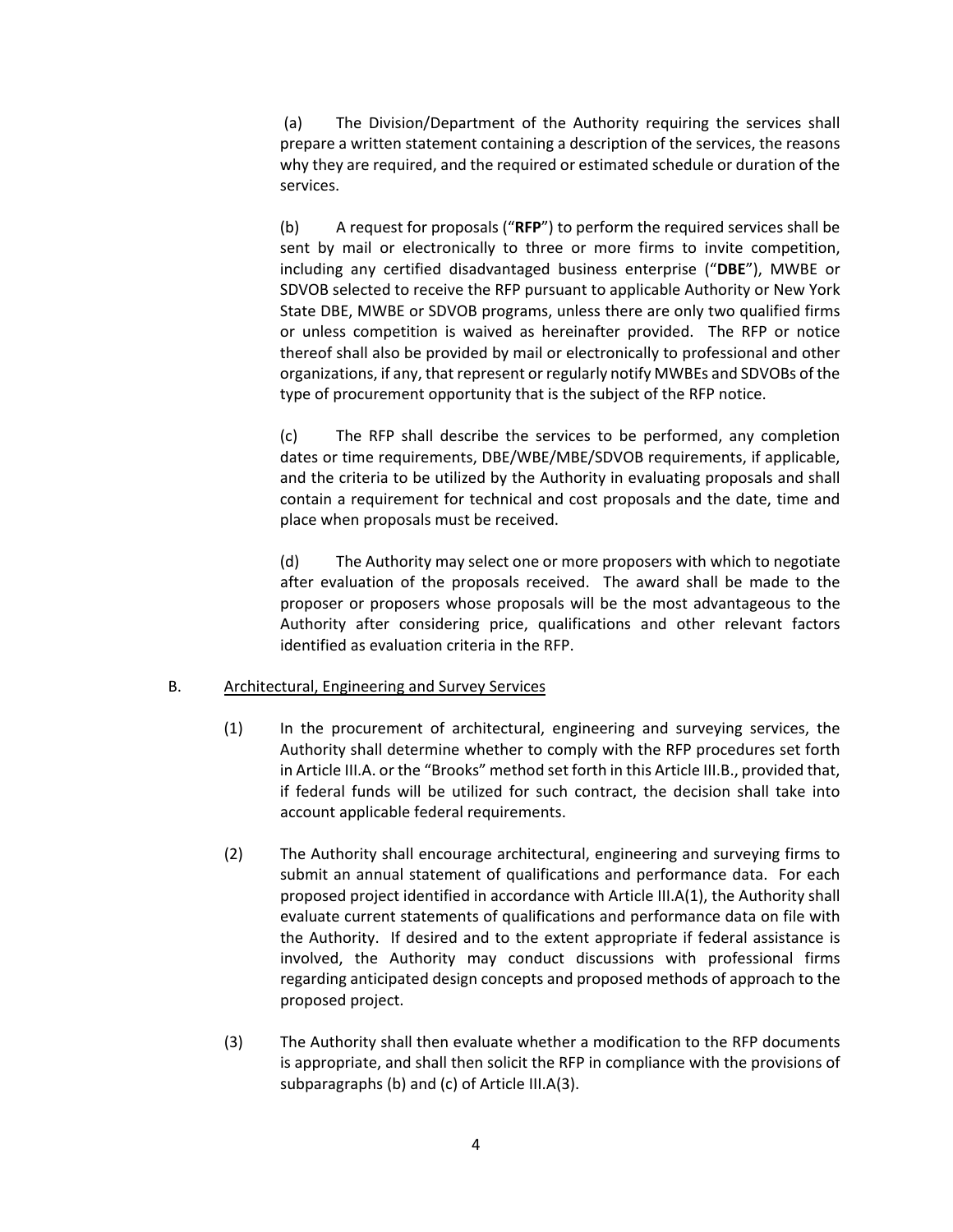- (4) Based upon the criteria established by the Authority, I Authority shall select no less than three professional firms deemed to be the most highly qualified to provide the services required from the proposals submitted, in order of preference.
- (5) The Authority shall negotiate a contract with the best qualified professional firm for architectural, engineering or surveying services at compensation which the Authority determines in writing to be fair and reasonable. In making this decision, the Authority shall take into account the estimated value of the services to be rendered, the scope, complexity, and professional nature thereof. Should the Authority be unable to negotiate a satisfactory contract with the professional firm considered to be the most qualified, at a fee it determines to be fair and reasonable, negotiations with that professional firm shall be formally terminated. The Authority shall then undertake negotiations with the second most qualified professional firm. Failing to come to accord with the second most qualified professional firm, the Authority shall formally terminate negotiations. The Authority shall then undertake negotiations with the third most qualified professional firm. Should the Authority be unable to negotiate a satisfactory contract with any of the three selected professional firms it shall select additional professional firms, in order of their qualifications and it shall continue negotiations in accordance with this subparagraph until an agreement is reached.
- (6) The provisions of this Article III.B. must apply to engineering, architectural, or surveying services contracts in excess of \$1 million. Contracts for engineering, architectural or surveying services involving lesser amounts may be entered into pursuant to the provisions of Article III.B. or pursuant to procedures established by an Authorized Officer which shall be competitive to the extent deemed practicable by the Authorized Officer, provided that a qualification based selection procedure is used when required by federal guidance.
- C. It is hereby determined that a competitive selection process is inappropriate and that a competitive process shall not be required in the following instances:
	- (1) Single Source. The service to be procured is available only from a single responsible source.
	- (2) No Bids or One Responsive Bid. Competitive bids are solicited and
		- (a) no responsive bid is received; or
		- (b) only a single responsive bid is received, and the Authorized Officer rejects the bid.
	- (3) Emergency, Critical Need or Unforeseen Circumstances. The existence of an emergency involving danger to life, safety or property, or a critical need or unforeseen circumstance which requires immediate action and cannot await competitive bidding; or when the contract is essential to the efficient operation of or the adequate provision of service and, as a consequence of an unforeseen circumstance, such purchase cannot await competitive bidding. Competitive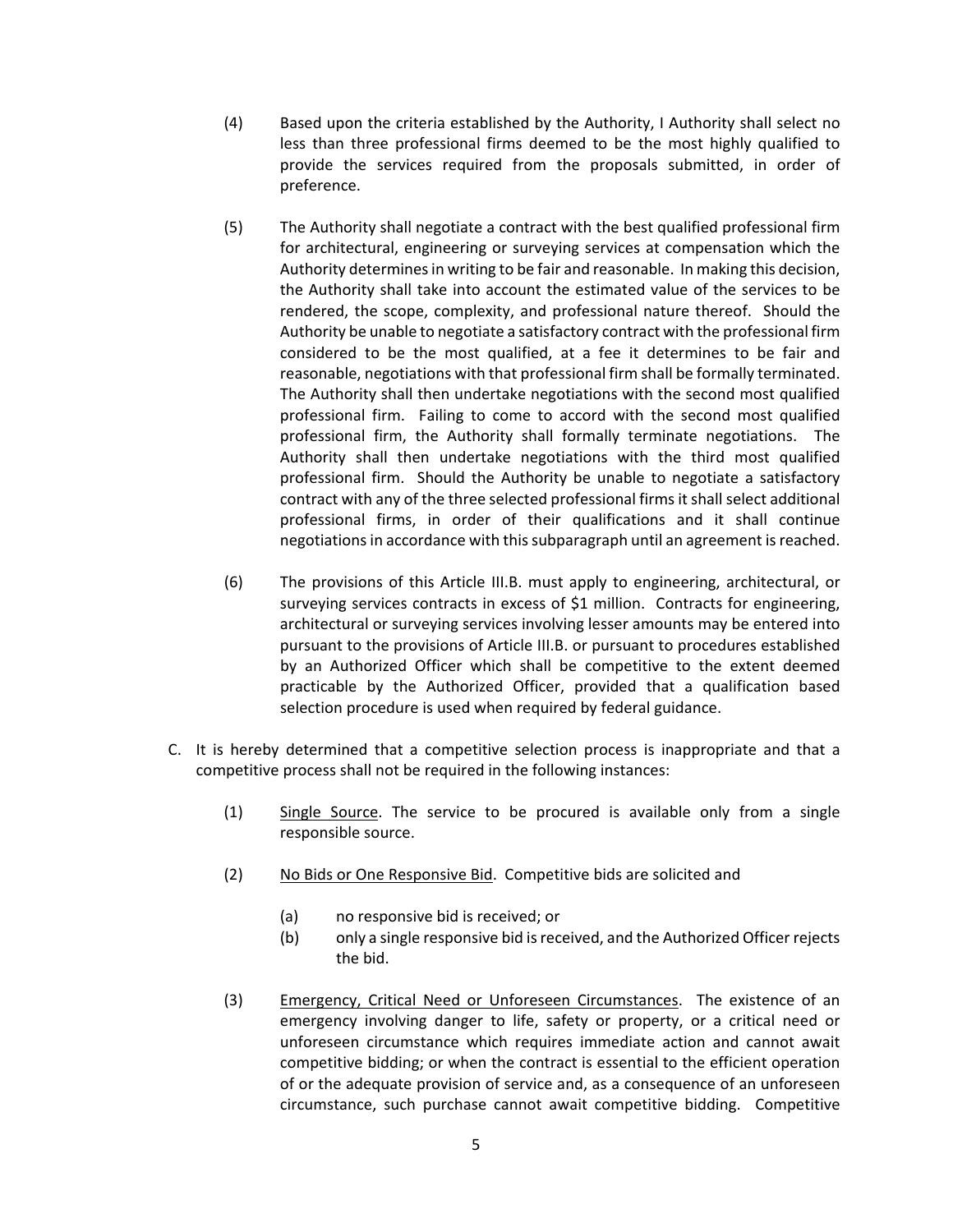bidding is hereby declared to be impractical and inappropriate in any of the foregoing situations where an Authorized Officer must take appropriate action and cannot await action by the Board; provided, however, that notice of such action shall be given to the Board in a timely manner, together with a statement of the reasons for such action and a request for ratification by the Board.

- (4) Legal Services. When the services are legal services.
- (5) Unique Source. When the provider of the services has unique or otherwise outstanding qualifications.
- D. The Chairman, Managing Director, General Counsel, or President or CPO of the relevant Authority, or such individuals as they may designate, may give verbal authorization to contractors or consultants to commence the performance of contracts entered into pursuant to the provisions of this Article III, where prior written agreement is impracticable, provided, however, that the contract shall be reduced to writing as soon as practicable. Prior to issuing a verbal authorization for a federally assisted contract, consideration should be given to the steps which may be taken to assure that federal assistance is not jeopardized.

#### **Article IV – Notice and Advertising**

In those instances where notice in the NYSCR is required under these Service Contract Guidelines:

- A. Regardless of the selection process used, notice of a Service Contract in the actual or estimated amount in excess of \$1 million shall be published at least one time in the NYSCR, except as provided in Article IV.C. Such advertising must be placed at least fifteen (15) business days prior to the planned date on which a bid/proposal is due, provided that if the Services Contract is to be awarded without bids/proposals and advertising is required, the timing of the publication shall be determined by an Authorized Officer.
- B. The notice must contain, as applicable, a statement of: (1) the name of the contracting Authority; (2) the contract identification number; (3) a brief description of the services sought, the location where services are to be provided and the contract term; (4) the address where bids/proposals are to be submitted; (5) the date when bids/proposals are due; (6) a description of any eligibility or qualification requirement or preference; (7) a statement as to whether the contract may be fulfilled by a subcontracting, joint venture ("**JV**") or co-production arrangement; (8) any other information which the Authority deems useful to potential bidder/proposer; (9) the name, address and the telephone number of the person to be contacted for additional information; and (10) a statement as to whether the services sought had, in the immediately preceding three year period, been supplied by a foreign business enterprise as that term is defined in Article 4-C of the Economic Development Law.
- C. Notice in the NYSCR is not required under the following circumstances:
	- (1) In the event of an emergency or critical need for the services as determined by an Authorized Officer;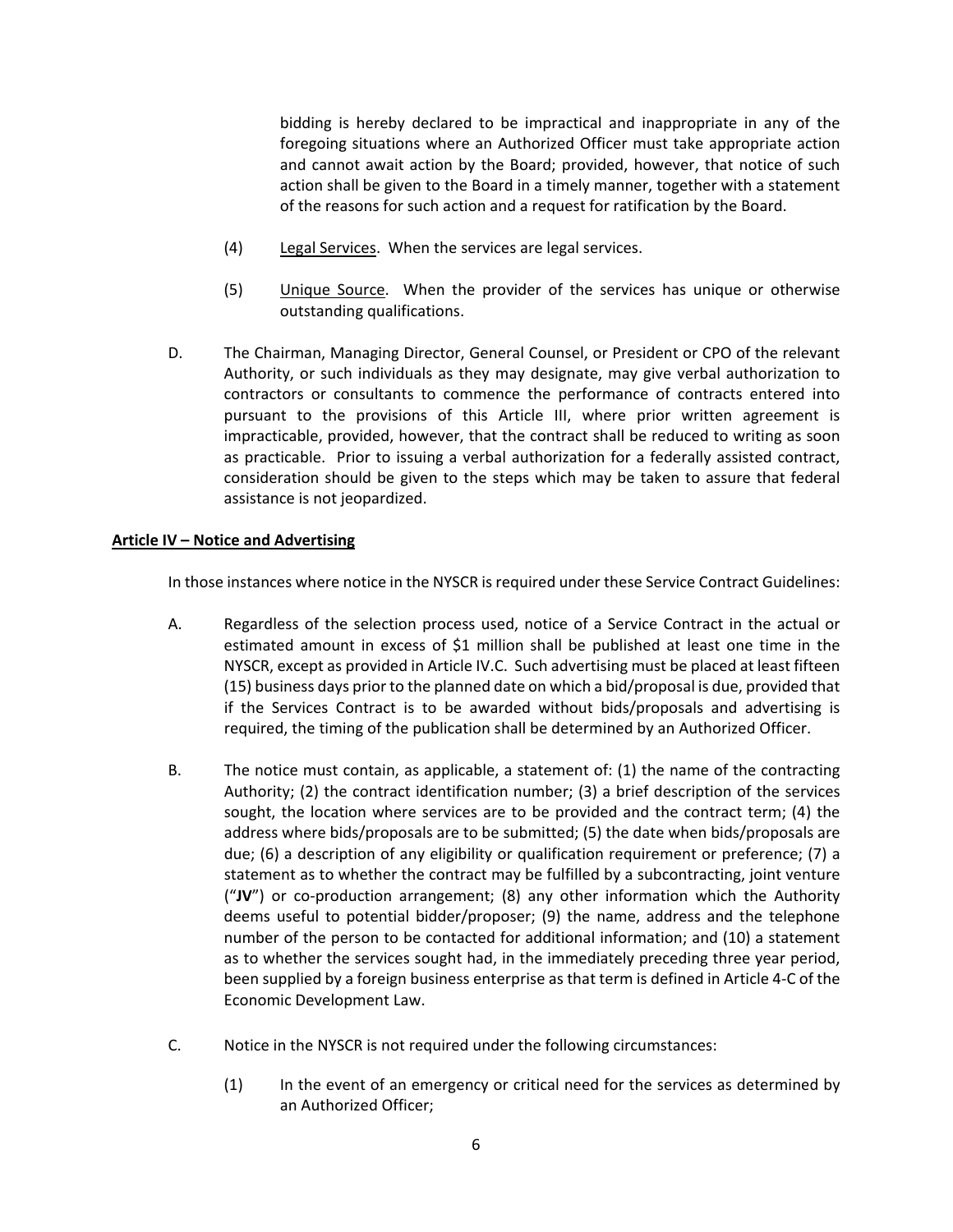- (2) The contract is re-solicited for substantially the same services within forty-five business days after the date bids/proposals were originally due;
- (3) The contract is awarded to a not-for-profit provider of human services;
- (4) The contract is awarded pursuant to the provisions of Article III.C(1) or (2) or Article V.B. of these Service Contract Guidelines.
- D. In addition to the above NYSCR notice, the Authority shall provide notice to professional and other organizations, if any, that regularly notify MWBEs of the type of procurement opportunity that is the subject of the solicitation.

#### **Article V – MWBEs, SDVOBs, and DBEs**

The potential exists for MWBE, SDVOB, and DBE involvement in Service Contracts. The Authority shall use its best efforts to maximize the utilization, as applicable, of DBEs under the Authority's federal program, and MWBEs and SDVOBs under the New York State program set forth in Public Authorities Law §2879, Article 15-A and Article 17-B of the Executive Law and these Service Contract Guidelines.

- A. The MTA's Chief Diversity Officer is responsible for ensuring compliance with all applicable laws and regulations and for overseeing the programs established by the MTA to promote and assist: (1) the participation by MWBEs and SVDOBs in procurement opportunities and facilitation of the award of Service Contracts to such enterprises; (2) the utilization of MWBEs and SDVOBs as subcontractors to Authority prime contractors; and (3) the utilization of partnerships, JVs or other similar arrangements between MWBEs, SDVOBs and prime contractors. The Chief Diversity Officer reports directly to the Chairman in connection with the responsibilities set forth herein, and will participate in the procurement process either directly or through his or her designees.
- B. A Service Contract, not estimated to involve the expenditure in excess of \$1 million, that is not federally funded, may be awarded pursuant to Section 1209.7(b) or Section 1265 a.2(b) of the Public Authorities Law without competitive sealed bidding or other formal competitive process, notwithstanding any other provision of law or these Guidelines, where the proposed award is to a SBC, MWBE or SDVOB. The MTA and its agencies will administer set-aside procurements pursuant to the laws, rules and procedures that govern small purchase contracting.

The Authority CPO or his/her designee shall determine which Service Contracts are appropriate for these procurements. In the case of Service Contracts that are eligible pursuant to Section 2879(3)(b)(i) of the Public Authorities Law for award to SBCs, MWBEs or SDVOBs, the CPO may make a determination that any such Service Contract may only be awarded to an MWBE, or only to an SDVOB, or only to an MWBE or an SDVOB. The basis for such a determination must be to promote participation of MWBEs and SDVOBs in Authority contracts, as mandated by Article 15-A and Article 17-B of the Executive Law, respectively, and to assist the Authorities in achieving their MWBE and SDVOB goals.

Notice of such procurements shall be placed on the Authority website inviting responsive bids/proposals from qualified SBCs, MWBEs and/or SDVOBs. Awards pursuant to this process shall be made to the bidder/proposer determined to have submitted the bid/proposal that is most advantageous to the Authority after considering price and any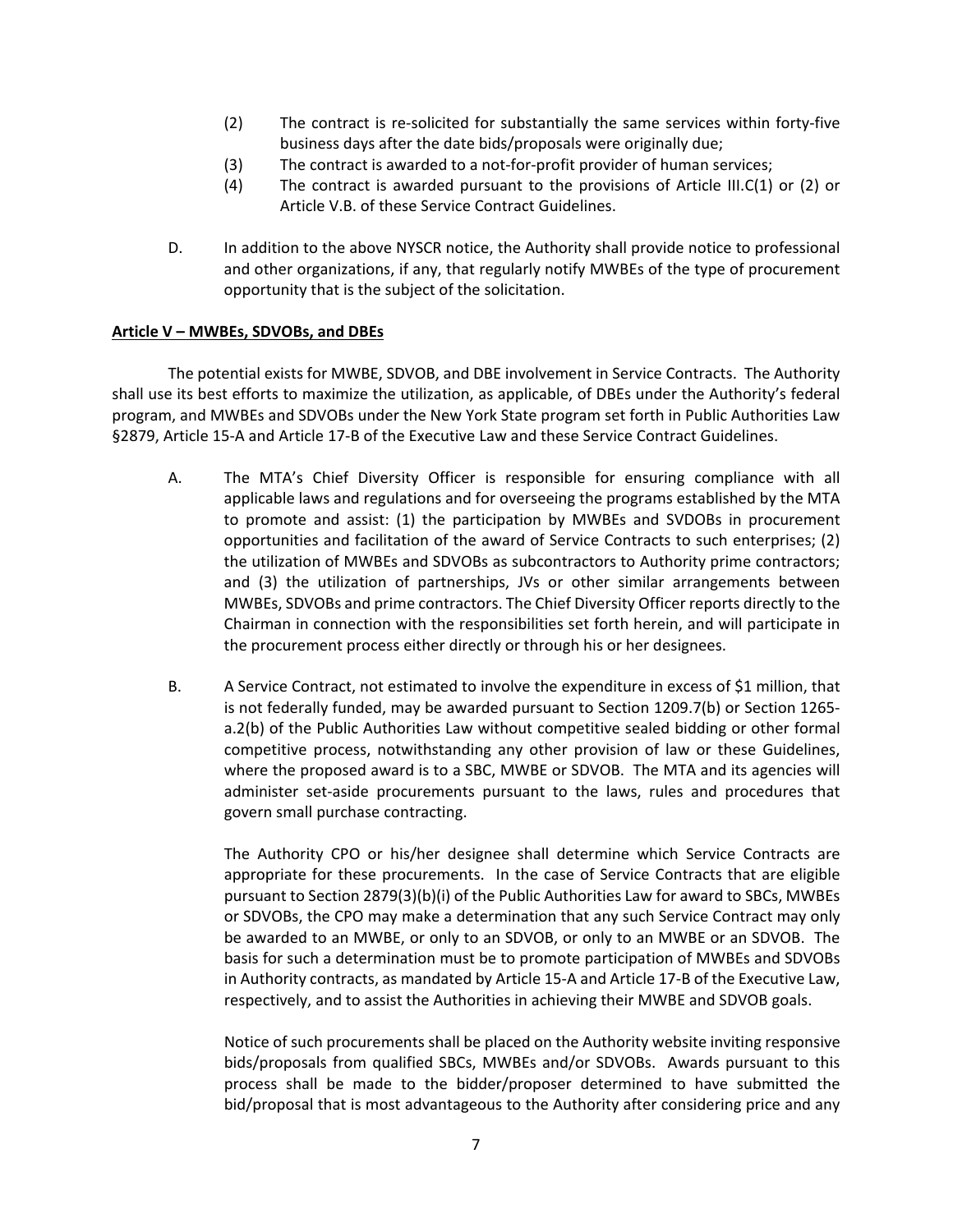other relevant factors. The CPO may reject all offers and withdraw the designation of a contract as one to be awarded pursuant to this process if the CPO determines that an award will result in the payment of an unreasonable price or otherwise not be advantageous to the Authority.

The value for SDVOB set aside contracts may be in excess of \$1 million. In these instances, notice of such procurements must also be placed in the NYSCR.

- C. For contracts awarded pursuant to these Service Contract Guidelines, other than those whose award process is described in Article V.B., the Authority shall establish appropriate goals for participation by MWBEs and SDVOBs and for the utilization by prime contractors of MWBEs as subcontractors and suppliers. Statewide MWBE numerical participation target goals will be established by the Authority based on the findings of the most recent New York State Disparity Study.
- D. The Authority will conduct non-federally funded procurements in a manner that enables the Authority to achieve the maximum feasible portion of the goals set pursuant to Article V.C., including by taking the following actions:
	- (1) establishing measures and procedures to ensure that MWBEs and SDVOBs are given the opportunity for maximum feasible participation in the performance of Authority contracts and to assist in the identification of those contracts that are best suited for MWBE and SDVOB participation so as to facilitate the Authority's achievement of the maximum feasible portion of the MWBE and SDVOB goals;
	- (2) designating the New York State Division of Minority and Women-owned Business Development ("**DMWBD**") to certify and decertify MWBEs, and the Office of General Services ("**OGS**") Division of Service-Disabled Veterans' Business Development to certify and decertify SDVOBs, for purposes of these Service Contract Guidelines;
	- (3) setting forth in each contract solicitation the expected degree of MWBE and SDVOB participation based on potential subcontracting opportunities and the availability of MWBEs and SDVOBs to respond competitively to those opportunities;
	- (4) providing to prospective contractors in writing or by identifying a link to a website containing a current list of MWBEs and SDVOBs;
	- (5) with regard to JVs, allowing a bidder/proposer to count toward meeting its MWBE and SDVOB participation goal, the MWBE or SDVOB portion of the JV;
	- (6) waiving a contractor's obligation relating to MWBE or SDVOB participation after a showing of good faith efforts to comply with the participation goal; and
	- (7) verifying that MWBEs and SDVOBs listed in a successful bid/proposal are actually participating to the extent listed in the project for which the bid/proposal was submitted.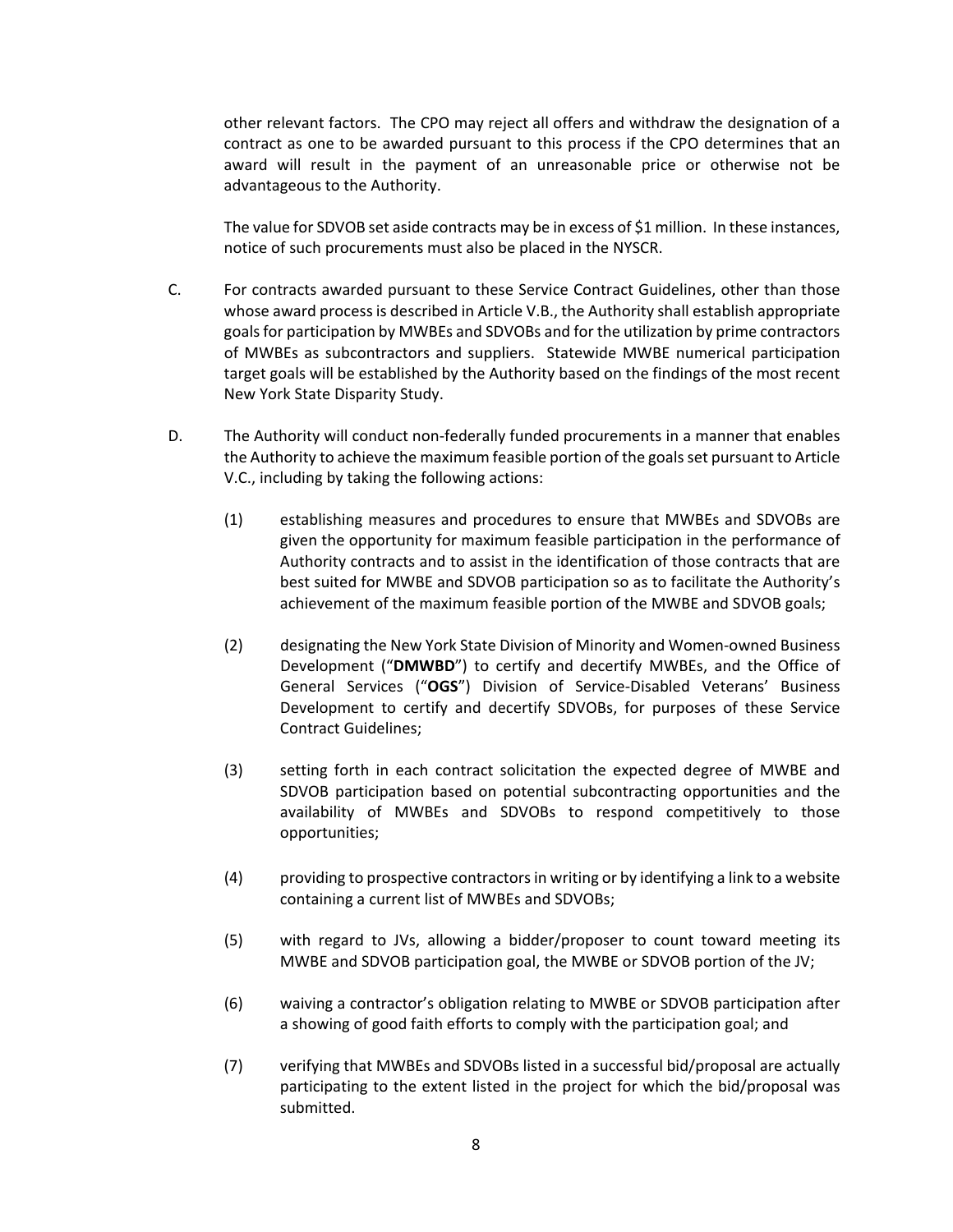- E. The Authority will also consider, where practicable:
	- (1) the severability of service requirements and other bundled service contracts;
	- (2) with respect to MWBEs, the implementation of a program that will enable the Authority to evaluate each contract to determine the appropriateness of the goal pursuant to the most recent New York State Disparity Study; and
	- (3) compliance with the requirements of any federal law or regulations concerning opportunities for any DBEs, MWBEs and SDVOBs that effectuates the purposes of this Article V.
- F. The Chief Diversity Officer or his/her designee is responsible for ensuring compliance with all applicable laws and regulations with regard to the utilization of DBEs on federally funded Service Contracts.

## **Article VI - Types of Provisions to be Contained in Service Contracts**

- A. The following types of provisions shall be contained in all Personal Services Contracts, to the extent applicable due to the specifications of such Personal Service Contract:
	- (1) Description of services
	- (2) Compensation
	- (3) Time for performance or date of completion
	- (4) Liability of contractor or consultant; indemnification of Authority
	- (5) Reports of contractor or consultant
	- (6) Ownership of plans, drawings or other deliverables
	- (7) Assignments; subcontracts
	- (8) Maintenance of records, accounts
	- (9) Right of Authority to inspect and/or audit books and records
	- (10) Insurance requirements
	- (11) Termination
	- (12) Monitoring of the performance of services
	- (13) Use of Authority supplies, facilities or property
	- (14) Use of Authority personnel
	- (15) All provisions required to be included in Authority contracts by federal, state or local laws, ordinances, codes, rules or regulations
	- (16) Such modifications and additions as are appropriate in light of the specific circumstances presented
- B. To the extent practicable, a verbal authorization to commence work and a letter of intent/notice to proceed shall be required, which at a minimum shall:
	- (1) Describe the services to be performed;
	- (2) Specify the amount of compensation to be paid pursuant to the verbal authorization and letter of intent/notice to proceed or the rates or fees which will be utilized to determine such compensation; and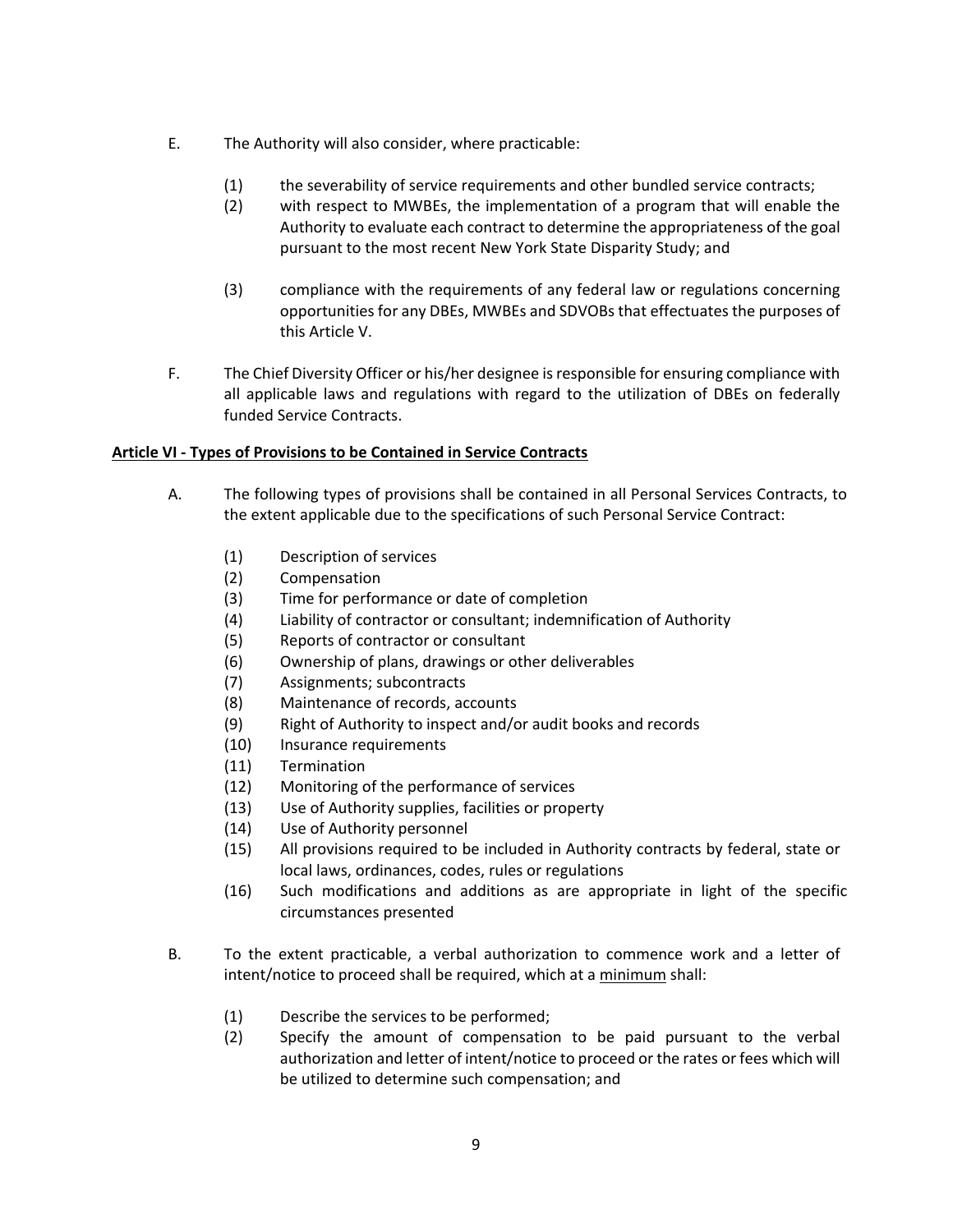(3) Specify a date for completion or the anticipated duration of the services (except in instances where the nature of the services makes an estimate of the time required impossible or impracticable or where the contract is a retainer for the performance of services over an extended period of time on an "as-needed" basis and contains provisions allowing termination by the Authority at any time without cause).

For the avoidance of doubt, such letter of intent/notice to proceed shall NOT constitute the final Service Contract.

C. Miscellaneous Service Contracts shall contain those provisions of Article VI.A. and other standard forms of contract deemed appropriate by an Authorized Officer.

## **Article VII - Responsibilities of Services Contractors**

In each Service Contract, a service contractor shall have the following responsibilities:

- A. To perform the contract in accordance with its terms and to remain a responsible contractor;
- B. To perform the services required under the contract competently, efficiently, in a timely manner, at a fair and reasonable cost and in a manner which is satisfactory to the Authority; and
- C. To cooperate with Authority personnel who are directing, supervising or monitoring the performance of the services or who are assisting in their performance.

#### **Article VIII - Contracts Involving Former Officers or Employees of the Authority**

The Authority may enter into contracts with any Authority's former officers, former employees or with firms employing such former officers or former employees only to the extent permitted by Public Officers Law §73.

#### **Article IX - Reporting of Service Contracts**

- A. Each Authority shall maintain records, for each fiscal year, of the following contracts entered into by the Authority at the request of such Division/Department: (1) Personal Service Contracts in the actual or estimated amount of \$15,000 or more; and (2) Miscellaneous Service Contracts in the actual or estimated amount of \$15,000 or more.
- B. The Authorized Officer shall designate a Division or Department which shall be responsible for preparing a report at the end of each fiscal year with respect to the foregoing contracts. With respect to each such contract, the report shall contain the following information:
	- (1) Name of contractor;
	- (2) Short description of the services involved;
	- (3) Amounts paid pursuant to the contract as of the end of such fiscal year;
	- (4) The selection process used;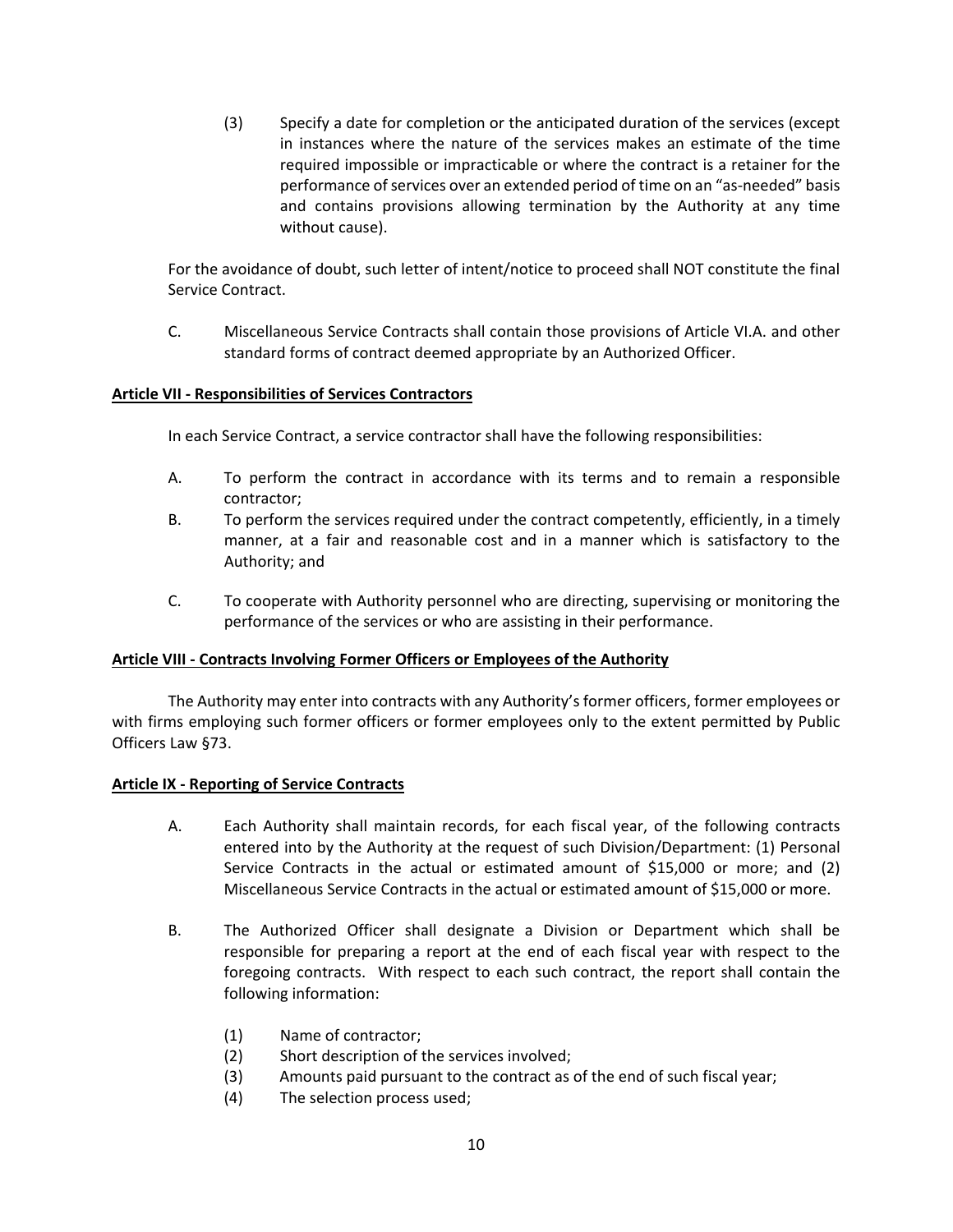- (5) Status of the contract;
- (6) If it was exempt from advertising in the NYSCR pursuant to Article IV.C. of these Service Contract Guidelines, state that and include a basis for such exemption;
- (7) Whether the contract was entered into with a New York State business enterprise or a foreign business enterprise, as those terms are defined in Public Authorities Law §2879;
- (8) Whether the contract was entered into with an MWBE or SDVOB; and
- (9) Referrals to and penalties imposed by the Director of DMWBD pursuant to Executive Law §316.
- C. Each Authority shall submit a copy of such report to the Board of the Authority upon its completion.

# **Article X – Board Approval**

The following Service Contracts shall require Board approval by resolution, approved by a majority of the members present at a meeting at which a quorum is in attendance and shall be reviewed by the Board on an annual basis:

- A. Personal Service Contracts: all Personal Service Contracts entered into by an Authority in the actual or estimated amount in excess of \$1 million , except if awarded to the lowest responsible bidder pursuant to competitive sealed bids; and
- B. Miscellaneous Service Contracts: all Miscellaneous Service Contracts entered into by an Authority in the actual or estimated amount in excess of \$1 million, unless awarded pursuant to competitive sealed bids.

## **Article XI - Change Orders**

An Authority may enter into a change order or amendment to a Service Contract provided that approval of the Board of the Authority by a resolution approved by a majority of the members present at a meeting at which a quorum is in attendance shall be required in the following circumstances:

- A. The Service Contract did not initially equal or exceed the applicable monetary threshold for Board approval set forth in Article XI or Article II of these Service Contract Guidelines and the applicable threshold is equaled or exceeded as a result of the change order or amendment. This provision applies to all Service Contracts subject to these Service Contract Guidelines.
- B. The Service Contract was approved by the Board and the change order or amendment, including any change orders or amendments since Board approval was last obtained, results in a substantial change in the contract as determined by an Authorized Officer. Notwithstanding the foregoing, Board approval of change orders shall only be required if the change order is over \$1 million. In order to avoid splitting change orders or amendments to below \$1 million for the purpose of avoiding the Board approval requirements of this Article XI.B., the CPO of the relevant Authority must approve multiple change orders or amendments to the same contract and for the same scope of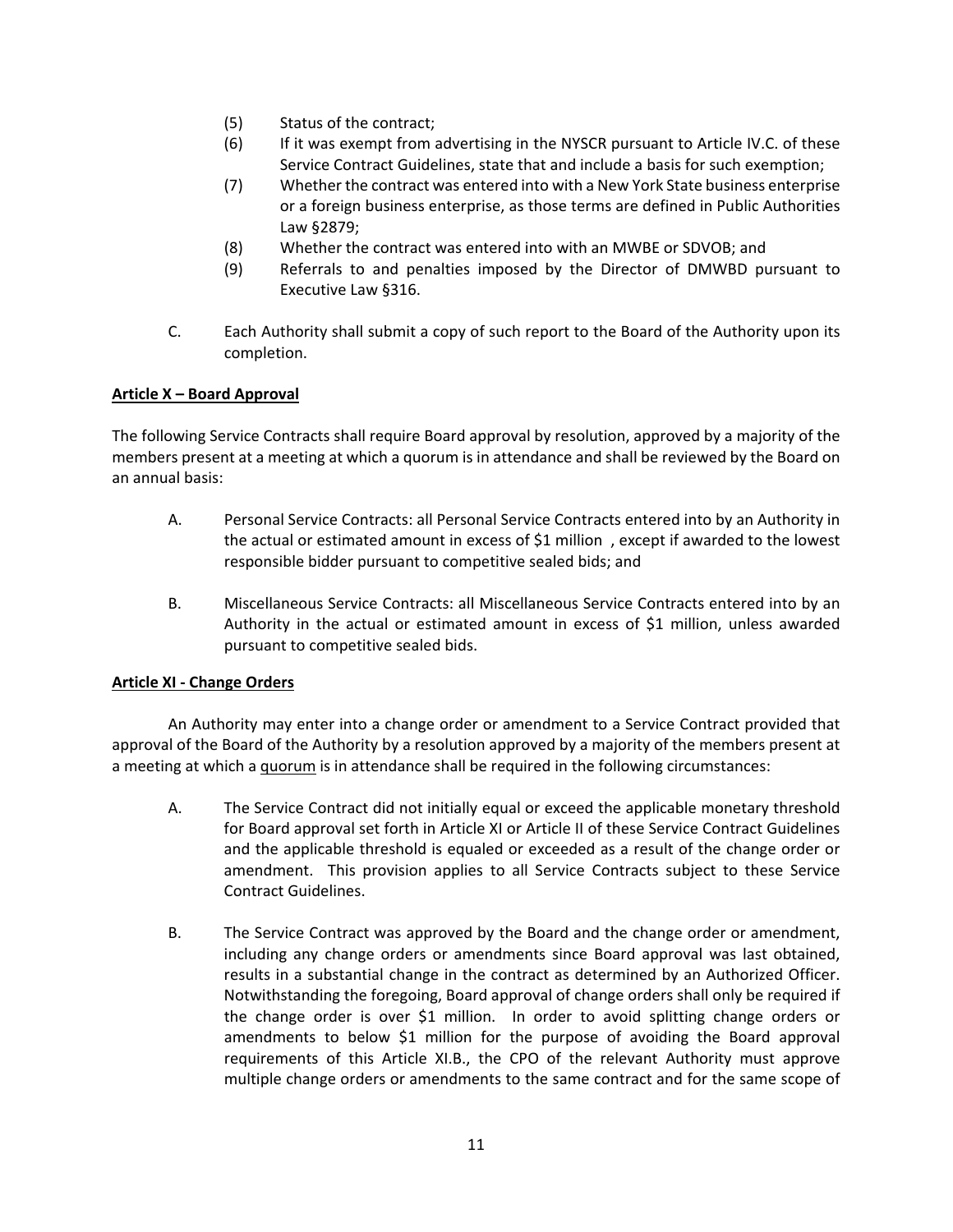work, if all such change orders or amendments for any rolling 12-month period would equal to or be more than \$1 million.

For example only, if change order #1 is issued in March Year 1 for \$600,000, change order #2 is issued in June Year 1 for \$300,000 and change order #3 is issued in January Year 2 for \$200,000 (all for the same scope of work), then the CPO would be required to approve change order #3 because the total amount would be \$1.1 million for the rolling 12-month period from March Year 1 to March Year 2, and further the CPO would need to approve any other change order issued during any rolling 12-month period which would bring that 12-month period total to be equal to or greater than \$1 million.

- C. Notwithstanding the foregoing, an Authorized Officer may enter into a change order or amendment without Board approval in any of the following situations as determined by an Authorized Officer,
	- (1) The existence of an emergency, other critical need or unforeseen circumstance;
	- (2) The risk of a substantial increase in cost or delay if prompt action is not taken; or
	- (3) The change order does not change the total contract price to exceed the contract budgeted cost, including contingency.
- D. The Chairman shall establish policies with respect to the delegation of responsibilities set forth in this Article.

#### **Article XII – Miscellaneous**

- A. Any provision of these Service Contract Guidelines may be waived by the Chairman, an Authority President or the Board, or such individuals as they may designate, except to the extent prohibited by law. A waiver may also be in the form of a ratification. If a contract is federally assisted, prior to issuing a waiver, consideration should be given to the steps which may be taken to assure that federal assistance is not jeopardized.
- B. No Board Committee action or Authority policy, other than one approved by the Chairman, shall be inconsistent with these Service Contract Guidelines.
- C. An Authority may not divide or split any contract or series of contracts for the purpose of avoiding the requirements of these Service Contract Guidelines, provided that with regard to discretionary contracts awarded under Article V.B., an Authority may divide requirements for the purpose of unbundling contracts to create discretionary contracting opportunities.
- D. Nothing in these Service Contract Guidelines shall preclude the Authority from accepting bids/proposals utilizing an electronic bidding system that may inform bidders whether their bid is the current low bid, and allow bidders to submit new bids before the date and time assigned for the opening of bids. Such procedure shall not constitute disclosure in violation of Section 2878 of the Public Authorities Law.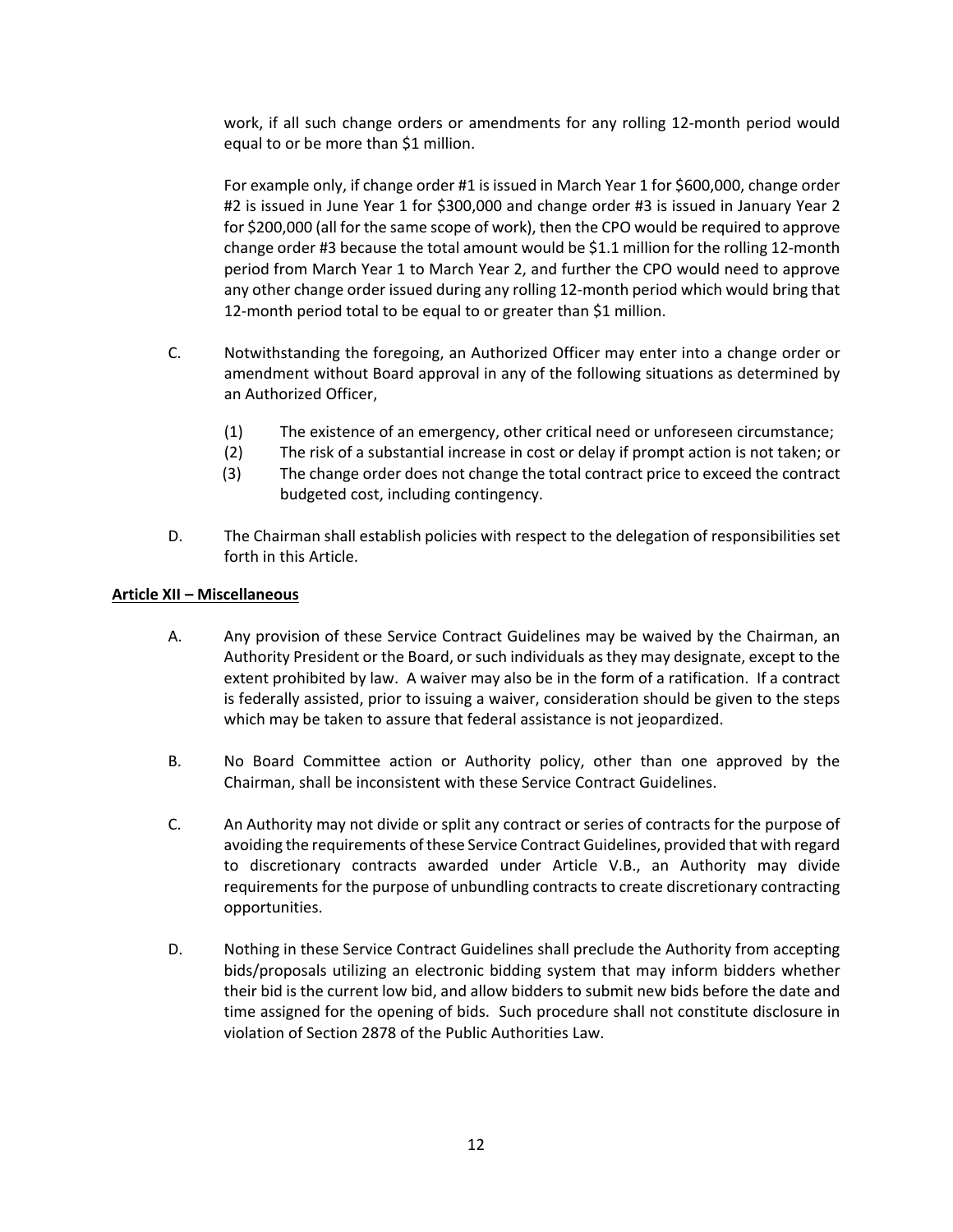- E. A Service Contract awarded by an Authority pursuant to the provisions of these Service Contract Guidelines may provide that the Service Contract includes the requirements of one or more other Authorities.
- F. The Authority shall prepare a publicly available report no less frequently than annually, summarizing procurement activity by the Authority for the period of the report, in accordance with the reporting requirements of Section 2879(6) of the Public Authorities Law.
- G. These Service Contract Guidelines are intended for the guidance of officers and employees of the Authority only. Nothing contained herein is intended or shall be construed to confer upon any person, firm or corporation any right, remedy, claim or benefit under or by reason, of any requirement or provision thereof.
- H. An Authority may contract for a service available through an existing contract between a contractor and another public authority (not New York State) if: (1) the existing contract was awarded pursuant to a process of competitive sealed bids or a competitive RFP; (2) the Authority's Authorized Officer determines that the price and other commercial terms specified in the contract are satisfactory; and (3) if Board authorization would otherwise be required under these Service Contract Guidelines, the Board adopts a resolution by a majority vote of the members of the Board present at a meeting at which a quorum is in attendance, which sets forth the reasons why obtaining such service is in the public interest and authorizes the Authority to enter into the Service Contract.
- I. An Authority may contract for a service available through an existing contract between a contractor and a New York State agency or authority (including OGS), the City of New York or Nassau County (except for NYCT, SIRTOA and MaBSTOA, as to Nassau County only) if: (1) the Authority's Authorized Officer determines that the price and other commercial terms specified in the contract are satisfactory; and (2) if Board authorization would otherwise be required under these Service Contract Guidelines, the Board adopts a resolution by a majority vote of the members of the Board present at a meeting at which a quorum is in attendance , which sets forth the reasons why obtaining such service is in the public interest and authorizes the Authority to enter into the Service Contract.
- J. If an Authority enters into a Service Contract pursuant to these Service Contract Guidelines, and such Service Contract allows all other Authorities to utilize the same Service Contract, then no further action is required. For the avoidance of doubt, the provisions of Article II.C. and Article XI shall apply to change orders to all such Service Contracts.
- K. Nothing contained in these Service Contract Guidelines shall be deemed to alter, affect the validity of, modify the terms of or impair any contract or agreement made or entered into in violation of, or without compliance with, the provisions of these Service Contract Guidelines.
- L. Where applicable federal, state or local laws, ordinances, codes, rules or regulations contain requirements which are in conflict with or which impose greater obligations upon